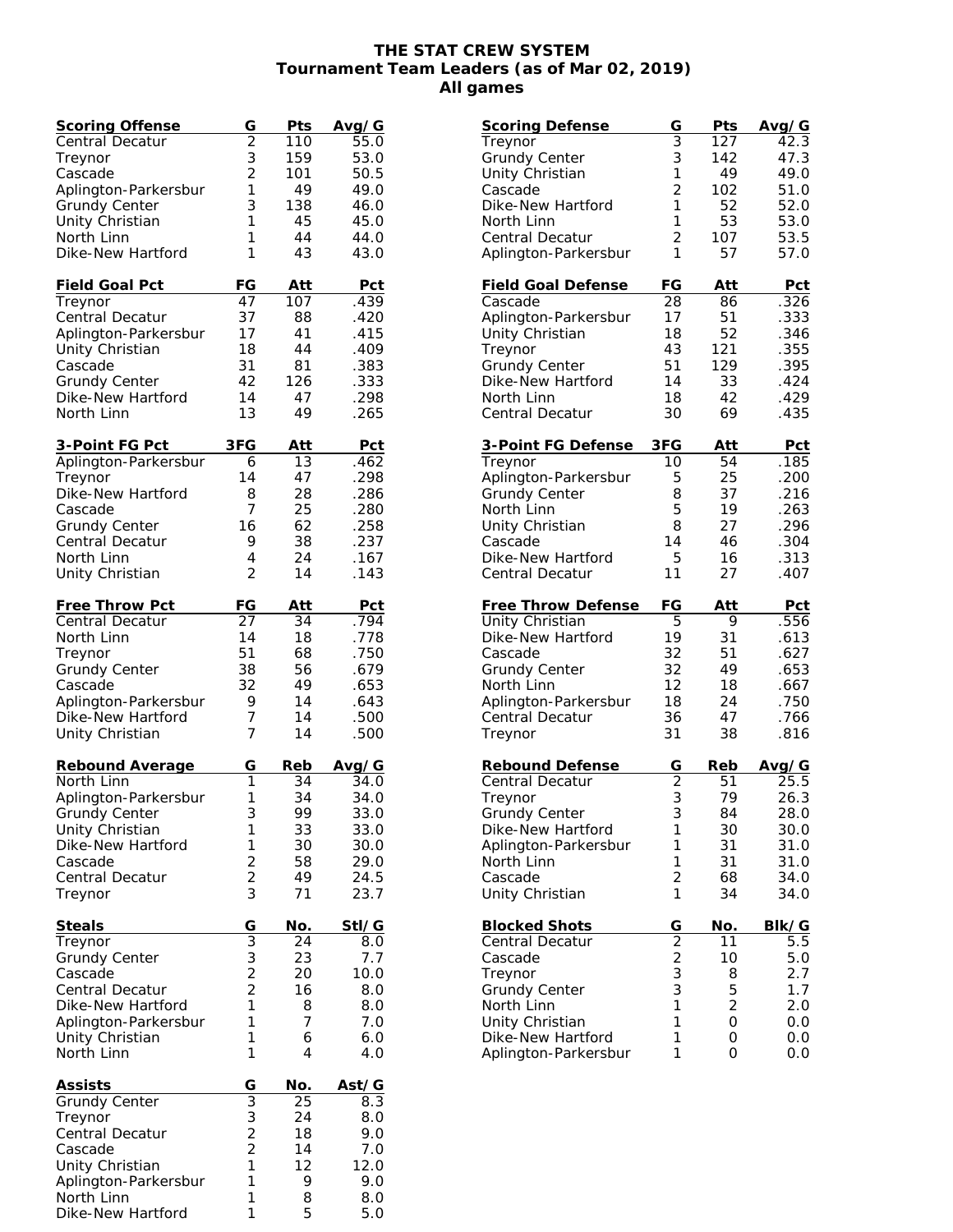## **THE STAT CREW SYSTEM Tournament Individual Leaders (as of Mar 02, 2019) All games**

| Points                     | G                       | Pts                     | Pts/G |
|----------------------------|-------------------------|-------------------------|-------|
| Sudmann, Konnor-TREYNOR    | $\overline{3}$          | 71                      | 23.7  |
| Masters, Alli-C_DECATR     | $\overline{c}$          | 45                      | 22.5  |
| McDermott, Nicole-CASCADE  | $\overline{c}$          | 41                      | 20.5  |
| Wallis, Hailey-GR-CTR      | 3                       | 40                      | 13.3  |
| Atwood, Emma-C_DECATR      | $\overline{c}$          | 34                      | 17.0  |
| Welter, Abby-CASCADE       | $\overline{2}$          | 27                      | 13.5  |
| Chapman, Kayla-TREYNOR     | 3                       | 24                      | 8.0   |
| Huisman, Sydni-TREYNOR     | 3                       | 22                      | 7.3   |
| Stogdill, Mandy-TREYNOR    | 3                       | 21                      | 7.0   |
| Zinkula, Reegan-GR-CTR     | 3                       | 21                      | 7.0   |
| Willis, Kylie-GR-CTR       | 3                       | 20                      | 6.7   |
| Foster, Ellie-DIKE-NH      | 1                       | 20                      | 20.0  |
|                            |                         |                         |       |
| FG Percentage              | FG                      | Att                     | Pct   |
| Ellis, Jaycie-A-P          | 1                       | 1                       | 1.000 |
| Applegate, Alaina-C_DECATR | 4                       | 4                       | 1.000 |
| Brungard, Ainsley-A-P      | 1                       | 1                       | 1.000 |
| Stogdill, Mandy-TREYNOR    | 8                       | 12                      | .667  |
| McDermott, Nicole-CASCADE  | 11                      | 17                      | .647  |
| Johnson, Megan-A-P         | 6                       | 10                      | .600  |
| Masters, Alli-C_DECATR     | 15                      | 26                      | .577  |
| Bronner, Jori-UNITY_CH     | 4                       | 7                       | .571  |
| Sudmann, Konnor-TREYNOR    | 19                      | 35                      | .543  |
| Atwood, Emma-C_DECATR      | 13                      | 24                      | .542  |
| Huisman, Sydni-TREYNOR     | 8                       | 16                      | .500  |
| McMartin, Maddie-GR-CTR    | 6                       | 12                      | .500  |
| DeGroote, Karson-A-P       | 2                       | 4                       | .500  |
|                            | 6                       |                         | .500  |
| Schoonhoven, Janie-UNITY_  |                         | 12                      |       |
| Zevenbergen, Brooke-UNITY  | 2                       | 4                       | .500  |
| Hulstein, Tyra-UNITY_CH    | 1                       | 2                       | .500  |
| Foster, Ellie-DIKE-NH      | 7                       | 14                      | .500  |
| Bridgewater, Hannah-N_LIN  | 1                       | 2                       | .500  |
|                            |                         |                         |       |
| <u>3-Point Percentage</u>  | 3FG                     | <u>Att</u>              | Pct   |
| Johnson, Megan-A-P         | 3                       | 4                       | .750  |
| Stogdill, Mandy-TREYNOR    | 5                       | 7                       | .714  |
| Masters, Alli-C_DECATR     | 5                       | 9                       | .556  |
| Willis, Kylie-GR-CTR       | 1                       | $\overline{c}$          | .500  |
| Bruns, Jenna-A-P           | 1                       | 2                       | .500  |
| Hoffman, Ally-CASCADE      | 1                       | $\overline{2}$          | .500  |
| DeGroote, Karson-A-P       | 1                       | $\overline{2}$          | .500  |
| Sudmann, Konnor-TREYNOR    | 6                       | 13                      | .462  |
| Weber, Morgan-DIKE-NH      | 3                       | 7                       | .429  |
| Simon, Jordan-CASCADE      | 4                       | 10                      | .400  |
| McMartin, Maddie-GR-CTR    | 4                       | 10                      | .400  |
| Zinkula, Reegan-GR-CTR     | 5                       | 14                      | .357  |
|                            |                         |                         |       |
|                            |                         |                         |       |
|                            |                         |                         |       |
|                            |                         |                         |       |
| Free Throw Percent         | FG                      | Att                     | Pct   |
| Mathews, Sydney-GR-CTR     | $\overline{2}$          | 2                       | 1.000 |
| Ridgway, Abbie-C_DECATR    | $\overline{\mathbf{c}}$ | $\overline{\mathbf{c}}$ | 1.000 |
| Applegate, Alaina-C_DECATR | $\overline{c}$          | $\overline{c}$          | 1.000 |
| Bruns, Jenna-A-P           | 3                       | 3                       | 1.000 |
| Flanagan, Abby-N_LINN      | $\overline{4}$          | 4                       | 1.000 |
| Flanagan, Grace-N_LINN     | 6                       | 6                       | 1.000 |
| Johnson, Megan-A-P         | 2                       | 2                       | 1.000 |
| Everts, Avari-A-P          | $\overline{c}$          | $\overline{2}$          | 1.000 |
| Knock, Katie-DIKE-NH       | $\overline{2}$          | $\overline{2}$          | 1.000 |
| Zinkula, Reegan-GR-CTR     | 4                       | 4                       | 1.000 |
| McDermott, Nicole-CASCADE  | 19                      | 20                      | .950  |
| Sudmann, Konnor-TREYNOR    | 27                      | 31                      | .871  |

| Scoring Average            | G              | Pts  | Ava⁄G  |
|----------------------------|----------------|------|--------|
| Sudmann, Konnor-TREYNOR    | 3              | 71   | 23.7   |
| Masters, Alli-C_DECATR     | 2              | 45   | 22.5   |
| McDermott, Nicole-CASCADE  | $\overline{2}$ | 41   | 20.5   |
| Foster, Ellie-DIKE-NH      | 1              | 20   | 20.0   |
| Atwood, Emma-C_DECATR      | $\overline{2}$ | 34   | 17.0   |
| Johnson, Megan-A-P         | 1              | 17   | 17.0   |
| Kurt, Kylie-N_LINN         | 1              | 14   | 14.0   |
| Weber, Morgan-DIKE-NH      | 1              | 14   | 14.0   |
| Welter, Abby-CASCADE       | 2              | 27   | 13.5   |
| Wallis, Hailey-GR-CTR      | 3              | 40   | 13.3   |
| Bronner, Jori-UNITY_CH     | 1              | 13   | 13.0   |
| Schoonhoven, Janie-UNITY_  | 1              | 12   | 12.0   |
| <b>Field Goal Attempts</b> | G              | Att  | Att/G  |
| Sudmann, Konnor-TREYNOR    | $\overline{3}$ | 35   | 11.7   |
| Wallis, Hailey-GR-CTR      | 3              | 33   | 11.0   |
| Masters, Alli-C_DECATR     | $\overline{2}$ | 26   | 13.0   |
| Willis, Kylie-GR-CTR       | 3              | 24   | 8.0    |
| Atwood, Emma-C_DECATR      | $\overline{2}$ | 24   | 12.0   |
| Field Goals Made           | G              | Made | Made/G |
| Sudmann, Konnor-TREYNOR    | 3              | 19   | 6.3    |
| Masters, Alli-C_DECATR     | $\overline{2}$ | 15   | 7.5    |
| Atwood, Emma-C_DECATR      | $\overline{2}$ | 13   | 6.5    |
| Wallis, Hailey-GR-CTR      | 3              | 11   | 3.7    |
| McDermott, Nicole-CASCADE  | $\overline{2}$ | 11   | 5.5    |

| 3-Point FG Attempts        | G              | Att  | Att/G       |
|----------------------------|----------------|------|-------------|
| Wallis, Hailey-GR-CTR      | $\overline{3}$ | 20   | 6.7         |
| Zinkula, Reegan-GR-CTR     | 3              | 14   | 4.7         |
| Sudmann, Konnor-TREYNOR    | 3              | 13   | 4.3         |
| Chapman, Kayla-TREYNOR     | 3              | 10   | 3.3         |
| Simon, Jordan-CASCADE      | $\overline{2}$ | 10   | 5.0         |
| McMartin, Maddie-GR-CTR    | 3              | 10   | 3.3         |
| 3-Point FG Made            | G              | Made | Made/G      |
| Sudmann, Konnor-TREYNOR    | $\overline{3}$ | 6    | 2.0         |
| Stogdill, Mandy-TREYNOR    | 3              | 5    | 1.7         |
| Masters, Alli-C_DECATR     | $\overline{2}$ | 5    | 2.5         |
| Zinkula, Reegan-GR-CTR     | 3              | 5    | 1.7         |
| Wallis, Hailey-GR-CTR      | 3              | 4    | 1.3         |
| McMartin, Maddie-GR-CTR    | 3              | 4    | 1.3         |
| Simon, Jordan-CASCADE      | $\overline{2}$ | 4    | 2.0         |
| <b>Free Throw Attempts</b> | G              | Att  | Att/G       |
| Sudmann, Konnor-TREYNOR    | $\overline{3}$ | 31   | 10.3        |
| McDermott, Nicole-CASCADE  | $\overline{c}$ | 20   | 10.0        |
| Wallis, Hailey-GR-CTR      | 3              | 19   | 6.3         |
| Castle, Tori-TREYNOR       | 3              | 13   | 4.3         |
| Masters, Alli-C_DECATR     | $\overline{2}$ | 13   | 6.5         |
| <b>Free Throws Made</b>    | G              |      | Made Made/G |
| Sudmann, Konnor-TREYNOR    | $\overline{3}$ | 27   | 9.0         |
| McDermott, Nicole-CASCADE  |                | 19   | 9.5         |
| Wallis, Hailey-GR-CTR      | 2<br>3         | 14   | 4.7         |
| Masters, Alli-C_DECATR     | $\frac{2}{3}$  | 10   | 5.0         |
| Chapman, Kayla-TREYNOR     |                | 9    | 3.0         |